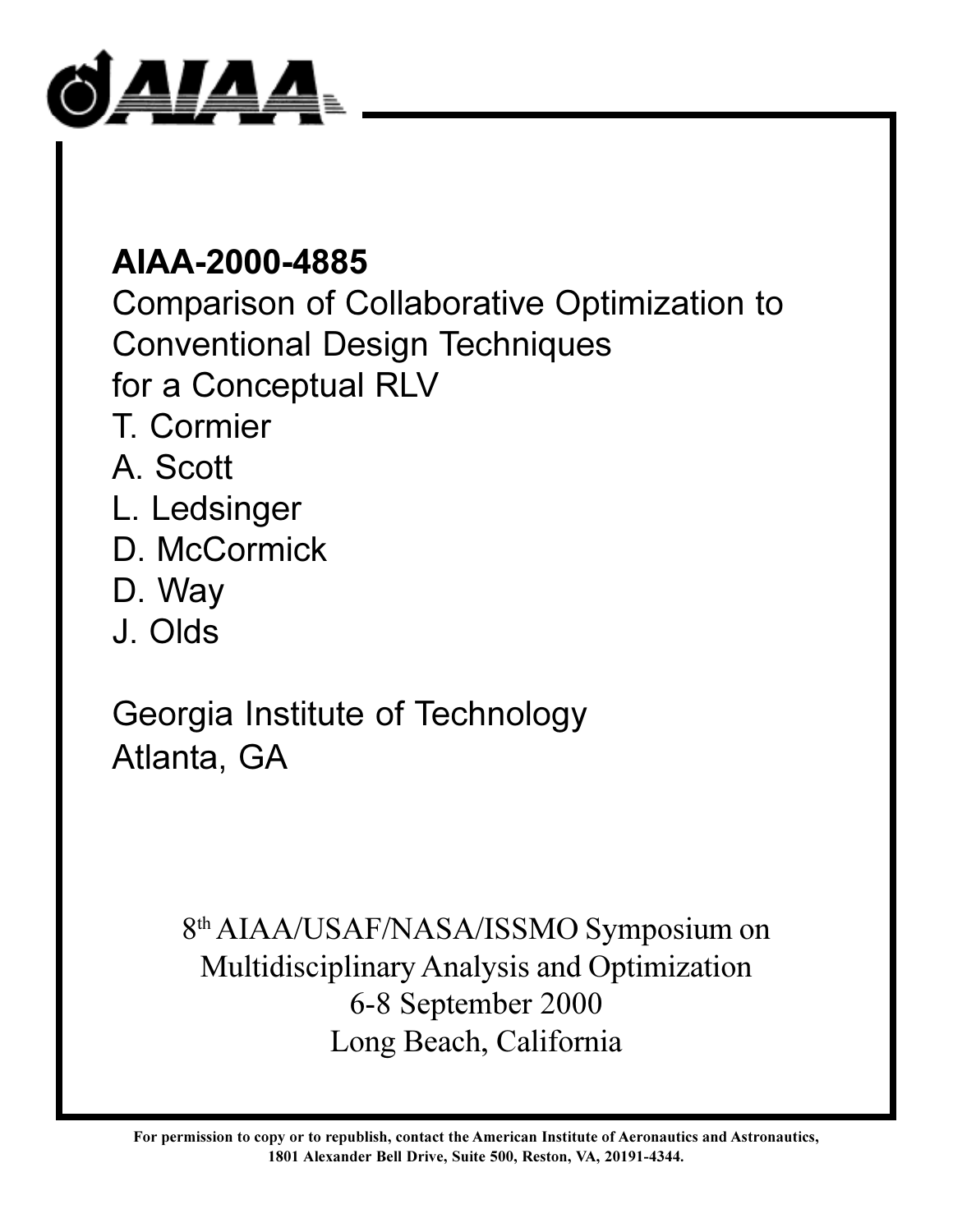# **Comparison of Collaborative Optimization to Conventional Design Techniques for a Conceptual RLV**

Timothy A. Cormier<sup>†</sup>, Andrew Scott<sup>†</sup>, Laura A. Ledsinger<sup>†</sup>, David J. McCormick<sup>†</sup>, David W. Way<sup>†</sup>, John R. Olds<sup>\*</sup> Space Systems Design Laboratory School of Aerospace Engineering

Georgia Institute of Technology, Atlanta, GA 30332-0150

# **ABSTRACT**

Initial results are reported from an ongoing investigation into optimization techniques applicable to multidisciplinary reusable launch vehicle (RLV) design. The test problem chosen for investigation is neither particularly large in scale nor complex in implementation. However, it does have a number of characteristics relevant to more general problems from this class including 1) the use of legacy analysis codes as contributing analyses and 2) non-hierarchical variable coupling between disciplines. Propulsion, trajectory optimization, and mass properties analyses are included in the RLV problem formulation. A commercial design framework is used to assist data exchange and legacy code integration.

The need for a formal multidisciplinary design optimization approach is introduced by first investigating two more conventional approaches to solving the sample problem. A rather naive approach using iterative sublevel optimizations is clearly shown to produce non-optimal results for the overall RLV. The second approach using a system-level response surface equation (RSE) constructed from a small number of RLV point designs is shown to produce better results when the independent variables are judiciously chosen. However, the response surface method (RSM) approach cannot produce a truly optimum solution due to the presence of uncoordinated sublevel optimizers in the three contributing analyses.

Collaborative optimization (CO) appears to be an attractive multidisciplinary design optimization approach to solving this problem. Initial implementation attempts

  *- Graduate Research Assistant, School of Aerospace Engineering, Student member AIAA.*

Copyright © 2000 by Timothy A. Cormier and John R. Olds. Published by the American Institute of Aeronautics and Astronautics, Inc. with permission.

using CO have exhibited noisy gradients and other numerical problems. Work to overcome these issues is currently in progress.

#### **NOMENCLATURE**

| $A_e$            | Engine Exit Area (in <sup>2</sup> )      |
|------------------|------------------------------------------|
| <b>ACC</b>       | Advanced Carbon-Carbon                   |
| $C_f$            | Thrust coefficient $(T/P_cA_t)$          |
| <b>CCD</b>       | Central Composite Design                 |
| C <sub>O</sub>   | Collaborative Optimization               |
| <b>DSM</b>       | Design Structure Matrix                  |
| $I_{sp,vac}$     | Engine Vacuum Specific Impulse (sec)     |
| MER              | Mass Estimating Relationship             |
| <b>MR</b>        | Mass ratio (gross weight/burnout weight) |
| P                | Engine Chamber Pressure (psia)           |
| r                | Engine mixture ratio                     |
| <b>RLV</b>       | Reusable Launch Vehicle                  |
| <b>RSE</b>       | Response Surface Equation                |
| <b>RSM</b>       | Response Surface Method                  |
| $S_{ref}$        | Wing Planform Area (ft <sup>2</sup> )    |
| SQP              | Sequential Quadratic Programming         |
| SSTO             | Single-Stage-to-Orbit                    |
| $T_{\rm vac}$    | Engine Vacuum Thrust (lbf)               |
| $T_{sl}$         | Engine sea-level Thrust (lbf)            |
| $T_{sl}/W_e$     | Engine sea-level thrust-to-weight ratio  |
| $T_{sl}/W_{g}$   | Vehicle sea-level thrust-to-weight ratio |
| <b>TABI</b>      | Tailorable Advanced Blanket Insulation   |
| TUFI             | Toughened Uniform Fibrous Insulation     |
| $W_{\text{div}}$ | Vehicle dry weight (lb)                  |
| Wg               | Vehicle gross weight (lb)                |
| ΔV               | Velocity increment (ft/sec)              |
| ε.               | Nozzle expansion ratio                   |

# **DESIGN PROBLEM STATEMENT**

The RLV to be designed is a second-generation SSTO vehicle that is launched from the Kennedy Space Center to the International Space Station (target orbit is 220 nmi x 220 nmi x 51.6º). The propulsion system is to be comprised of five high thrust-to-weight engines. Primary orbit insertion occurs at a transfer orbit of 50 nmi x 100

*<sup>\*</sup> - Assistant Professor, School of Aerospace Engineering, Senior member AIAA.*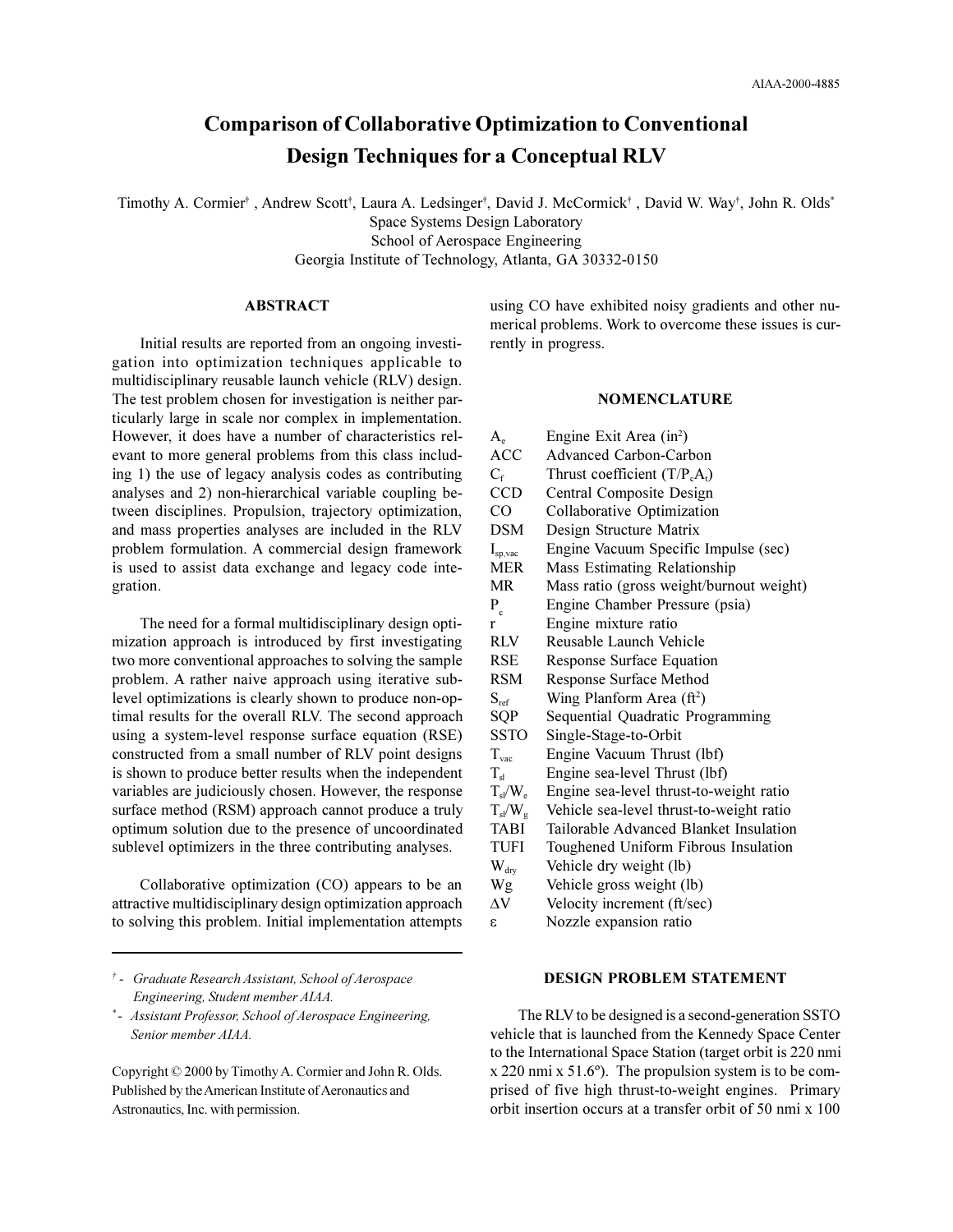nmi x 51.6°. An on-orbit  $\Delta V$  of 1100 fps is included to transfer the vehicle to the final orbit, rendezvous with the space station, and deorbit. The unpiloted vehicle is required to carry a 25,000 lb payload to orbit. The vehicle is also classified as a Generation 2 reusable launch vehicle, therefore all technologies are commensurate with 2005 technology freeze date for the first flight in 2010. The propellant tanks are to be made of an aluminum-lithium alloy. Graphite-epoxy is used in the exposed wing and carry through structure, as well as the primary, secondary, and payload structures. The thermal protection system uses ACC, TUFI tiles and TABI blankets. A schematic of the reference RLV is shown in Figure 1.



**Figure 1. Schematic of reference RLV**

#### **DESIGN TOOLS**

#### **PROPULSION**

SCORES (SpaceCraft Object-oriented Rocket Engine Simulation) is a web-based rocket engine analysis tool developed at Georgia Tech [1]. This tool suitable for use in conceptual design, provides propulsion metrics such as thrust and specific impulse. Only top-level propulsion parameters are required for input. These parameters include mixture ratio, chamber pressure, throat area, and expansion ratio. The SCORES web-based tool is public and can be accessed at the Uniform Resource Locator (URL) address listed below:

# http://titan.cad.gatech.edu/~dwway/SCORES

SCORES may be run from the web or interactively from the UNIX operating system For the purposes of this exercise, the UNIX version of SCORES was coupled with Phoenix Integration's Model Center computational framework [2].

SCORES models a rocket engine in two parts. First, the chemical processes occurring in the combustion

chamber are analyzed. Second, the expansion of hot gases in the convergent-divergent nozzle is analyzed. The combustion process is assumed to occur adiabatically and at constant pressure. Additionally, all of the molecular species involved in the combustion are assumed to be thermally perfect gasses. Finally, the initial velocity of the reactants is taken to be zero, thus assuming an infinite-area combustor. Therefore, the temperature and pressure in the combustion chamber are taken to be total values. The initial temperature of all the reactants is assumed to be 500K. The composition of the product gasses is then determined through chemical equilibrium calculations.

For the convergent-divergent nozzle, the flow is assumed frozen at the equilibrium conditions calculated for the combustion chamber. The expansion process is then modeled as a steady, inviscid, quasi-1D, isentropic flow. Because of the quasi-1D assumption, cross-sectional area and expansion ratio are the only geometry variables. A detailed description of the nozzle contour is not necessary. The combustion products are assumed to be a mixture of calorically perfect gasses.

Thrust and  $I_{sp}$  are calculated from the determined nozzle exit conditions. These estimates typically overpredict the thrust and  $I_{sp}$ . This over-prediction is due to the ideal nature of the assumptions. Statistical performance efficiencies derived from existing flight hardware are then used to simulate losses by correcting downwardly adjusting the ideal thrust and  $I_{sp}$  values.

SCORES provides an option to sizing the nozzle throat area to match a required thrust. Because the thrust is linear with throat area, the required throat area is simply the guessed value, 1 sq.in. by default, multiplied by the ratio of required thrust to calculated thrust. Therefore, no iteration is required, making the sizing option just as rapid as the analysis option. A low-fidelity estimation of thrust-to-weight (T/W) is also provided. This estimation is based on the premise that the engine will develop a constant power-to-weight (P/W), where power, defined in Equation 1, is based on the chamber and exit enthalpies.

$$
P = m(h_c - h_e) \quad (1)
$$

Power is easily calculated within the same routines that predict thrust and Isp. If the P/W is known, then the T/W is found easily from the thrust and power by Equation 2.

$$
\frac{T}{W} = \left(\frac{P}{W}\right)\frac{T}{P} \quad (2)
$$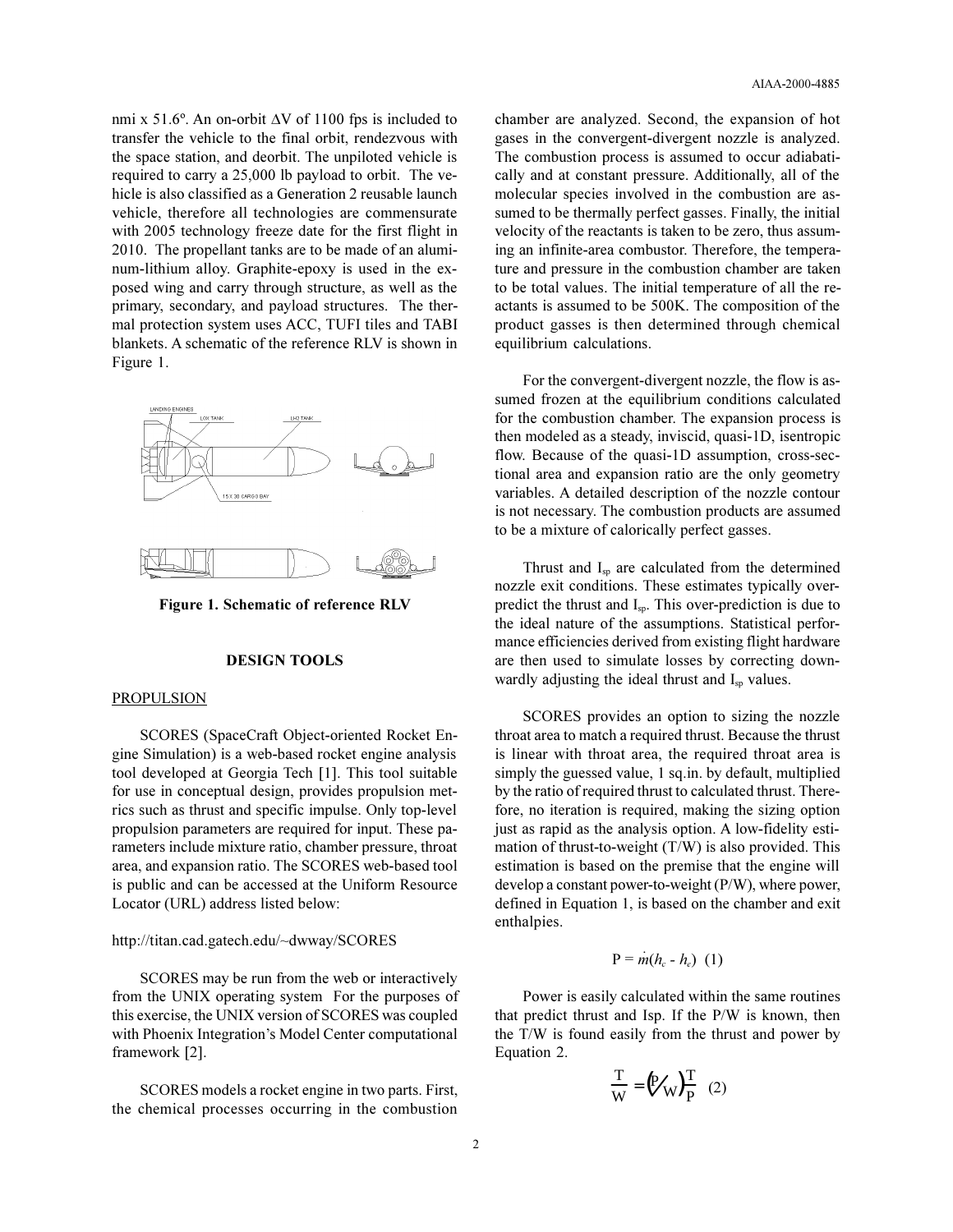To allow for differences in technology levels, SCORES provides a user input to select the T/W relative to other engines. The user may select "high", "average", or "low" from a pull-down menu. A selection of "average" uses a P/W of 0.017 MW/lb, while a selection of "high" or "low" uses a P/W of 0.023 or 0.015 MW/lb respectively.

# PERFORMANCE

The tool used to simulate the trajectories of the RLV was the Program to Optimize Simulated Trajectories, POST [3]. POST is a Lockheed Martin and NASA code that is widely used for trajectory optimization problems in vehicle design. POST is a generalized event-oriented code that numerically integrates the equations of motion of a flight vehicle given definitions of aerodynamic coefficients, propulsion system characteristics, atmospheric tables, and gravitational models. Guidance algorithms used in each phase are user-defined. Numerical optimization is used to satisfy trajectory constraints and minimize a user-defined objective function by changing independent steering and propulsive variables along the flight path. POST runs in a batch execution mode and depends on an input file (or input deck) to define the initial trajectory, event structure, vehicle parameters, independent variables, constraints, and objective function.

# MASS PROPERTIES

The weights and sizing analysis uses a photographic scaling on a set of parametric mass estimating relationships (MER's) that have a NASA Langley heritage. This analysis is performed on a Microsoft Excel spreadsheet. Using the results of the trajectory analysis, the booster is photographically scaled up or down until the available mass ratio on-board the currently sized vehicle (MR\_avail) and the required mass ratio from POST (MR\_req). Since changing the vehicle scale changes the gross weight, sea-level thrust requirements, etc., the disciplines in the main iteration loop must be iterated until the vehicle size converges. This typically takes 4 to 5 iterations.

Primary booster structural materials include aluminum lithium alloy for the propellant tanks and graphite-epoxy composite for other structure such as exposed wings, the wing carry through, and verticals. Other subsystem highlights include an autonomous flight control system, electrohydraulic actuators, high power density fuel cells, lightweight avionics, and environmentally safe LOX-ethanol orbital maneuvering system (OMS) propellants.

The weights and sizing analysis provides a great deal information to the other analyses. Gross weight and wing reference area are given to the trajectory analysis and required sea-level static thrust is used by the propulsion analysis.

# COMPUTATIONAL FRAMEWORK

In addition to the tools used for each discipline, a fourth tool, Phoenix Integration's Model Center software package, was used to coordinate the system level analysis. Model Center a program that facilitates crossplatform analysis integration. For each of the disciplines, a wrapping script was written to respectively send and collect the inputs and outputs of each tool. POST and SCORES were set up to run on UNIX machines while the weights spreadsheet was run in Microsoft Excel on a Windows NT machine. Once each of the tools was properly wrapped and set up, one could easily link the inputs and outputs of the three disciplines to one another from within Model Center. These links were setup as appropriate to the design problem and the optimization method used to solve it. With the setup complete, Model Center is capable of transferring the appropriate information between the tools as well as coordinating their execution.

Model Center also provides an optimization package, which was used in the methods that required system level optimization. This package is based on the popular optimization code, DOT [4]. For the collaborative optimization, sequential quadratic programming was used as the optimization algorithm. As system level optimization progresses, Model Center neatly records and organizes all the desired variables and constraints at each system level iteration. Model Center was also very helpful in the data collection for the RSM method by evaluating and collecting the results of multiple runs as setup by the user. All data collected by Model Center is easily exportable to Excel, making it easy to analyze the final results.

Without the use of a program like Model Center a great deal of user interaction is required to manually run each analysis. Manually running each analysis requires the user to change input variables, run the tool and appropriate collect the results. This process can be very time consuming and tedious. With so much interaction being required by the user to manually run each tool, there is also an increased likelihood of making mistakes. Though using Model Center certainly takes more time to set up, the cost of doing so is negligible when compared to the timesavings and error reduction gained when doing the actual analysis. However, it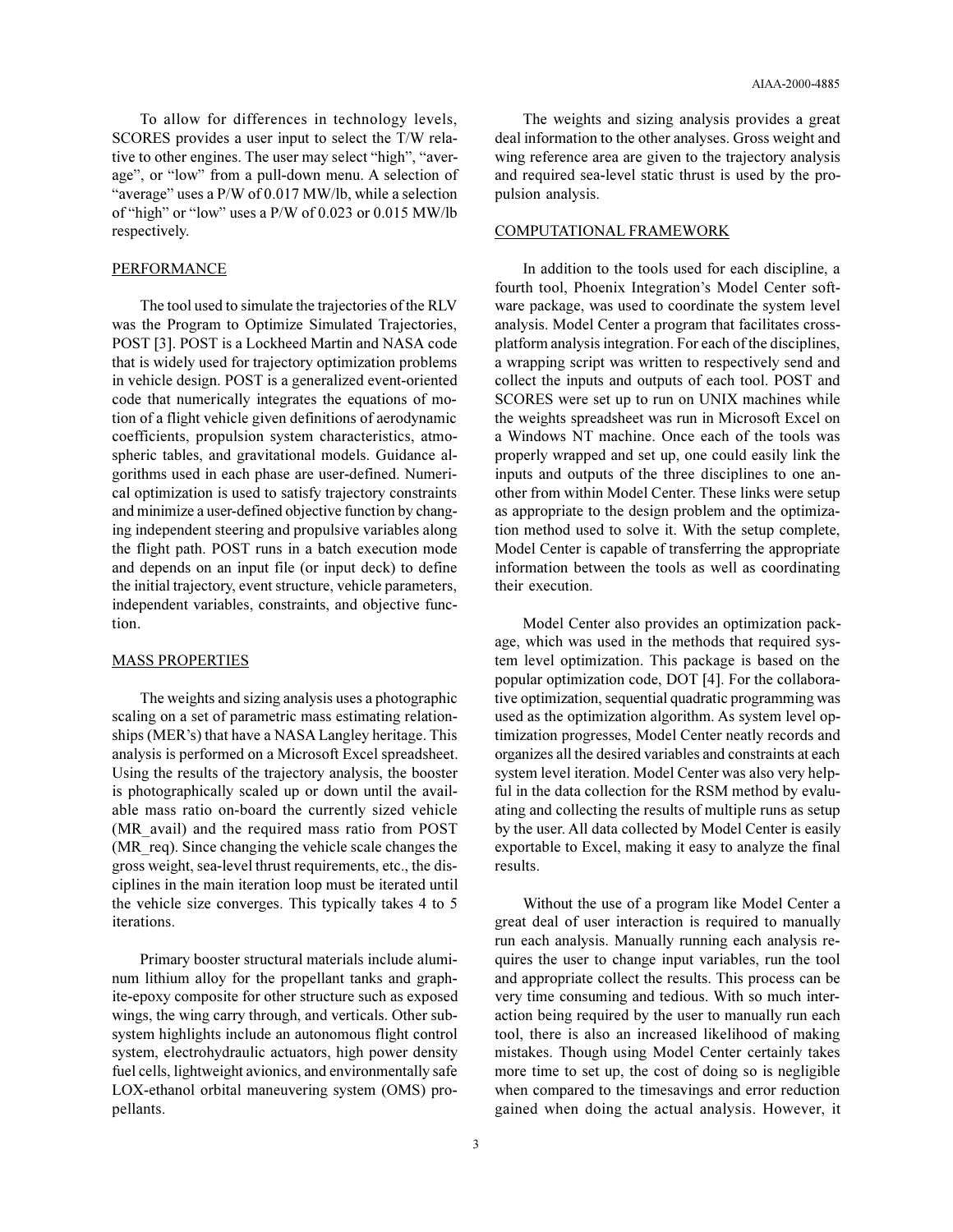should be mentioned that in using Model Center it was imperative that the disciplinary analyses be very robust. For disciplinary tools that traditionally require a bit a tweaking and interaction (such as POST), a little extra effort is required during setup to ensure that they perform consistently and accurately.

Overall, the use of Model Center greatly increased the speed and efficiency with which the analyses were performed. In fact, with methods such as collaborative optimization that require many iterations and a great deal of computational time, it is difficult to imagine if manual implementation of such methods is even realistically feasible or desirable.

# **DESIGN METHODOLOGY**

The design structure matrix (DSM) is dependent upon the design method used. In conventional methods, variables are passed from one discipline to the others. A DSM for conventional methods is shown in Figure 2.



# **Figure 2. Conventional Method Design Structure Matrix**

The diagonal dotted lines indicate that local optimization occurs within a given CA. A table depicting the flow of variables through each of the CA's is shown in Table 1.

#### ITERATIVE OPTIMIZERS METHOD

Simple iteration of the disciplinary optimizers follows the DSM depicted in Figure 2. Each disciplinary tool modified its own local variables to obtain local optimization based on the inputs received from the other disciplines. The influence of local optimization on the system level is easily seen as the overall design converged at a suboptimal configuration.

The first step in this process is to let the first CA make design decisions. The propulsion expert will typically select a design that will maximize his objective function,  $I_{\rm so}$ . This being the case, the propulsion expert will chose the lowest mixture ratio possible with the highest possible expansion ratio. Once the propulsion analysis has been completed, the performance expert will perform an analysis to minimize the fuel consumed, thus minimizing the mass ratio. Finally, the mass properties analyst will use the weights and sizing sheet to minimize vehicle dry weight.

|  |            | Table 1. Coupling variables in the conventional |
|--|------------|-------------------------------------------------|
|  | <b>DSM</b> |                                                 |

| Variable |            | Performance |                 |
|----------|------------|-------------|-----------------|
|          | Propulsion |             | Mass Properties |
| Ts1      | input      |             |                 |
| Tvac     | output     | input       | input           |
| r        | output     |             | input           |
| Ae       | output     | input       | input           |
| Isp, vac | output     | input       |                 |
| TsVWeng  | output     |             | input           |
| Sref     |            | input       | output          |
| Wg       |            | input       | output          |
| MR       |            | output      | input           |
| W dry    |            |             | output          |

# RESPONSE SURFACE METHOD

A central composite design (CCD) matrix was used to set values for the global variables for the response surface method. Table 2 illustrates a generic CCD matrix.

# **Table 2. Generic Central Composite Design Matrix**

| X1             | X <sub>2</sub> | X3             |
|----------------|----------------|----------------|
| -1             | -1             | -1             |
| -1             | -1             | 1              |
| -1             | $\mathbf{1}$   | -1             |
| -1             | 1              | 1              |
| 1              | -1             | -1             |
| $\mathbf{1}$   | -1             | 1              |
| 1              | 1              | -1             |
| 1              | 1              | 1              |
| 0              | $\overline{0}$ | 0              |
| $-\alpha$      | $\overline{0}$ | $\overline{0}$ |
| $\alpha$       | 0              | $\overline{0}$ |
| $\overline{0}$ | -α             | 0              |
| $\overline{0}$ | $\alpha$       | 0              |
| $\overline{0}$ | $\overline{0}$ | α              |
| $\overline{0}$ | $\overline{0}$ | α              |

The results of the 15 runs of the array were used to fit a response surface to the design space. The constraints placed on the global variables were taken into account in the DOE by limiting the range of testing. The alpha values were set as the maximum range for the three design variables instead of the typical  $-1$  and 1. The coded variables are shown in Table 3.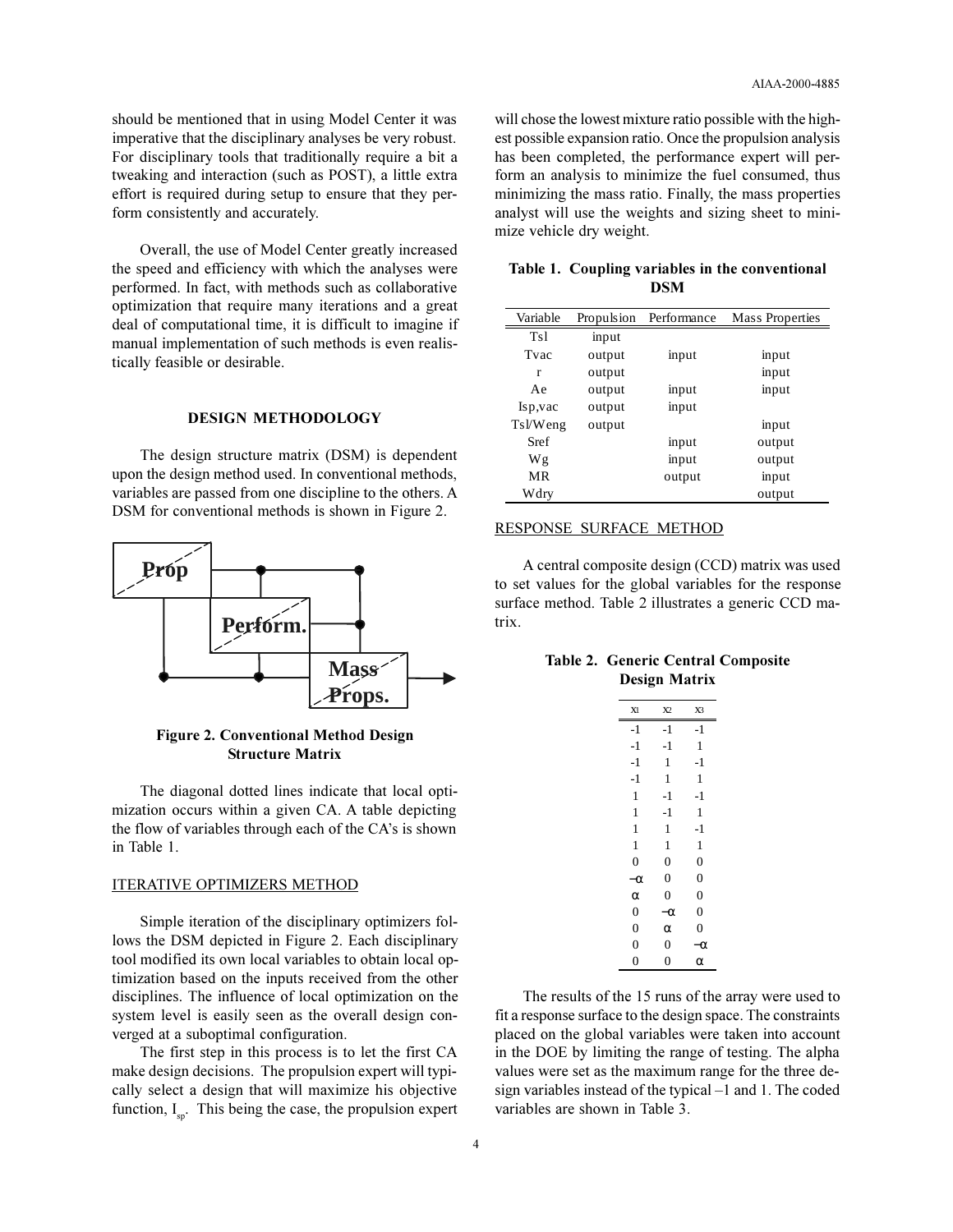|                   | $\epsilon$ (x <sub>1</sub> ) | $r(x_2)$ | $T/W_g(x_3)$ |
|-------------------|------------------------------|----------|--------------|
| $-\alpha$         | 30.00                        | 4.500    | 1.20000      |
| $-1$              | 38.11                        | 5.615    | 1.24054      |
| $\mathbf{\Omega}$ | 50.00                        | 7.250    | 1.30000      |
|                   | 61.89                        | 8.885    | 1.35946      |
| α                 | 70.00                        | 10.000   | 1.40000      |

# **Table 3. Response Surface Equation Coded Variables**

Once the response surface was determined, Matlab's constrained function optimizer (a sequential quadratic programming based algorithm) was used to find the best design.

# COLLABORATIVE OPTIMIZATION

In collaborative optimization the general strategy is to obtain the optimal system configuration for a given objective function while allowing each CA to remain as independent and focused as possible while still maintaining consistency amongst disciplines. The primary characteristic of collaborative optimization is that it allows the CA's to maintain their discipline level optimization capabilities. Normally, this would present a problem as is likely that the disciplinary objective functions are not consistent with the system level object function. For example, SCORES normally tries to maximize  $I_{sp}$ , but this however drives the engine weight up and may result in an engine configuration that does not lend itself to a system level configuration that minimizes dry weight.



# **Figure 3. Collaborative Optimization Design Structure Matrix**

To avoid this conflict, collaborative optimization replaces the objective functions of each disciplinary optimization. The new objective function attempts to minimize a newly defined error function, known a J term. These J terms measure the relative error between the output variables of the disciplinary tool and corresponding target values. These target values are set by the system level optimizer, which is configured to minimize a system level objective function under the constraint that the J terms of each discipline are kept below a certain tolerance. Each disciplinary tool is allowed to vary all of its usual inputs and local variables to minimize its own objective function. This allows for disciplinary experts to focus on their domain-specific issues while maintaining interdisciplinary compatibility. Table 4 summarizes the changes made for collaborative optimization while Figure 3 show the modified DSM.

**Table 4. Variable breakdown for Collaborative Optimization**

| <b>System Level</b> |                                                                                                                    |  |  |
|---------------------|--------------------------------------------------------------------------------------------------------------------|--|--|
| Objective Function  | Minimize $W_{\text{dry}}$                                                                                          |  |  |
| Variables           | $T_{\rm vac}$ , r', $\varepsilon$ ', $T_{\rm sl}/W_{\rm e}$ ', $I_{\rm sp}$ ', $A_{\rm e}$ ', $W_{\rm g}$ ', $MR'$ |  |  |
|                     | $J_p \le$ tolerance                                                                                                |  |  |
| Constraints         | $J_t \le$ to lerance                                                                                               |  |  |
|                     | $J_w \le$ tolerance                                                                                                |  |  |
|                     |                                                                                                                    |  |  |
|                     | Propulsion                                                                                                         |  |  |

|                      | Minimize $J_p$ :                                                                              |
|----------------------|-----------------------------------------------------------------------------------------------|
| Objective Function   | $J_p = [1 - (T_{vac} / T_{vac})]^2 + [1 - (r / r^2)]^2$                                       |
|                      | + $[1 - (A_e / A_e')]^2$ + $[1 - ((T_{sl}/W_e) / (T_{sl}/W_e)')]^2$                           |
|                      | $+[1-(I_{\rm sn}/I_{\rm sn})]^2$                                                              |
| Input Variables      | $T_{\rm vac}$ ', r', $\varepsilon'$ , $T_{\rm sl}/W_{\rm e}$ ', $I_{\rm sp}$ ', $A_{\rm e}$ ' |
| Local Variables      | $T_{\text{vac}}$ , r, $\epsilon$ , $P_c$                                                      |
| Calculated Variables | $T_{sl}/W_e$ , $I_{sp}$ , $A_e$                                                               |

|                      | <b>Trajectory Performance</b>                                                         |  |  |  |  |
|----------------------|---------------------------------------------------------------------------------------|--|--|--|--|
|                      | Minimize I <sub>t</sub>                                                               |  |  |  |  |
|                      | $J_t = [1 - (T_{vac} / T_{vac}')]^2 + [1 - (W_g / W_g')]^2$                           |  |  |  |  |
| Objective Function   | $+[1-(A_e/A_e^{\circ})]^2+[1-(S_{ref}/S_{ref}^{\circ})]^2$                            |  |  |  |  |
|                      | + $[1 - (I_{sp} / I_{sp})]^{2} + [1 - (MR / MR')]^{2}$                                |  |  |  |  |
| Input Variables      | $T_{\rm vac}$ ', $W_{\rm g}$ ', $A_{\rm e}$ ', $S_{\rm ref}$ ', $I_{\rm sp}$ ', $MR'$ |  |  |  |  |
| Local Variables      | $Tv_{ac}$ , $W_g$ , $A_e$ , $S_{ref}$ , $I_{sp}$ , $Azimuth$ , pitch angles           |  |  |  |  |
| Calculated Variables | МR                                                                                    |  |  |  |  |
|                      |                                                                                       |  |  |  |  |

|                      | <b>Mass Properties</b>                                                                                                                                                                                                                  |
|----------------------|-----------------------------------------------------------------------------------------------------------------------------------------------------------------------------------------------------------------------------------------|
| Objective Function   | Minimize $J_w$ :<br>$J_w = [1 - (T_{vac} / T_{vac})]^2 + [1 - (W_g / W_g')]^2$<br>+ $[1 - (A_e / A_e')]^2$ + $[1 - (S_{ref} / S_{ref})]^2$<br>+ $[1 - (MR/MR')]^{2}$ + $[1 - (r/r')]^{2}$<br>+ $[1 - ((T_{sl}/W_e) / (T_{sl}/W_e)')]^2$ |
| Input Variables      | Tvac', $Wg'$ , Ae', Sref', MR', r', Tsl/We'                                                                                                                                                                                             |
| Local Variables      | $A_e$ , r, T <sub>sl</sub> /W <sub>e</sub> , scale factor, T <sub>sl</sub> /W <sub>g</sub>                                                                                                                                              |
| Calculated Variables | $T_{\text{vac}}$ , $W_{\varrho}$ , $S_{\text{ref}}$ , MR                                                                                                                                                                                |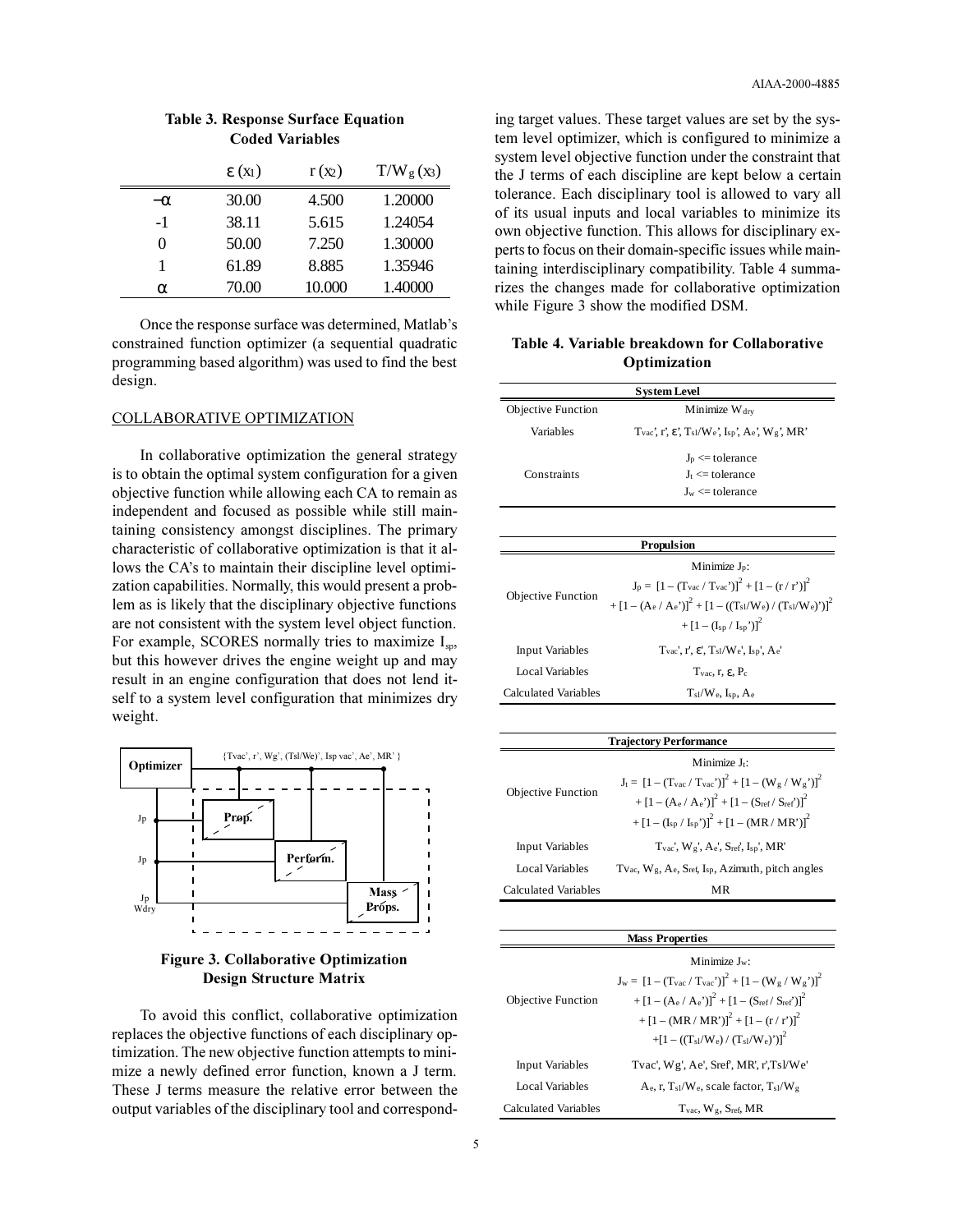In the implementation of this method, it is crucial to normalize all the target variables and the objective function. After various trials, it was found that the convergence speed and accuracy of the method was particularly sensitive to the tolerance allowed for the J terms. If the tolerance was too loose, the system level optimizer would converge on a design that was not realistically feasible. If the tolerance is too tight, the optimizer may converge at a suboptimal level or merely take an excessively long time find the optimal answer. If the initial guess is particularly bad, the optimizer may, again, have difficulty finding a solution.

### ADAPTING SCORES FOR CO

To implement collaborative optimization, each contributing analysis must have its own optimizer. DOT was chosen as the optimizer to be integrated with SCORES. Since SCORES is normally run through an input file using the web interface, the code had to be modified somewhat to allow the program to be called in a subroutine fashion. Several input options for this problem were fixed:  $H_2/LO_2$  combustion, staged-combustion engine cycle, bell-shaped convergent-divergent nozzle, sea-level (1 atm) ambient conditions, high T/W, and English units. In addition, the initial guess for throat size was set at 1 in<sup>2</sup>. Three of the remaining inputs supplied by the system level optimizer. These were required sea-level thrust, nozzle area ratio, and propellant mixture ratio. The remaining input, combustion chamber pressure, was then the only design variable in the local optimizer's scope. The SCORES subroutine then provided specific impulse given the chamber pressure.

The optimization problem was then to maximize specific impulse subject to the constraint that there be no flow separation in the nozzle. This constraint was assessed by comparing the sea-level thrust coefficient  $(C_f)$  to the thrust coefficient at separation conditions,  $(C_{f,\text{sep}})$ . Separation was deemed to occur if  $C_f$  exceeded  $C_{f,\text{sep}}$ . The separation thrust coefficient was found from the maximum thrust coefficient (the thrust coefficient at perfect nozzle expansion to atmospheric pressure) by a curve fit which is a function of the nozzle area ratio  $(\epsilon)$ . The equation used was:

$$
CF_{sep} = .85 \ CF_{\text{max}} \left( 1 - e^{-0.3 \epsilon} \right) \tag{3}
$$

DOT, a FORTRAN subroutine, was compiled separately and then linked with the SCORES  $C^{+}$  code. The options used for the optimization were Sequential Quadratic Programming (SQP), automatic scaling, and central difference evaluation of gradients. The optimiza-

tion of Isp within SCORES is also limited by the constraint that the chamber pressure does not exceed 3100 psia.

#### ADAPTING POST FOR CO

For both the iterative optimizers method and the response surface method, the trajectory simulation is identical. Beginning with launch from Kennedy Space Center, the RLV is controlled by its initial heading and then with several pitch angles, a total of five controls. At the end of the simulation, the vehicle is constrained to obtain an orbit of 50 nmi x 100 nmi x 51.6° at a flight path angle of zero degrees. (Through use of the OMS engines, the ISS orbit will be achieved.)

For these methods, the trajectory was optimized every iteration of each vehicle design. The trajectory optimization method used for the RLV simulation was the accelerated projected gradient algorithm. The objective of the optimization was to maximize the final weight (in effect, minimize fuel consumed).

The trajectory simulation requires several inputs: vacuum specific impulse, gross lift-off weight, wing planform area, total vacuum thrust, and total exit area of the engines. The output used was the required mass ratio, which is burnout weight divided by gross lift-off weight.

The trajectory simulation for the CO method had a few similarities to that of the iterative method and RSM. POST still optimized using the accelerated projected gradient algorithm. In addition, all of the local constraints (the orbital termination criteria) exist and had to be met.

There are many differences however. As previously stated, the objective for the trajectory simulation in the CO method was one of the constraints at the systemlevel, the error,  $J_p$ , as listed in equation 1. The optimizer in POST tries to match the targets variables, those which are 'primed,' to the local versions of those variables.

In order to set this up correctly in POST, the code's special calculations subroutine had to be employed. The local versions of the target variables were recorded/analyzed at the appropriate moments and used in the calculation of  $J<sub>p</sub>$ . Additionally, the local versions of the target variables became added control variables in the POST deck. Only five more controls were added because the required mass ratio, as an output, was calculated internally.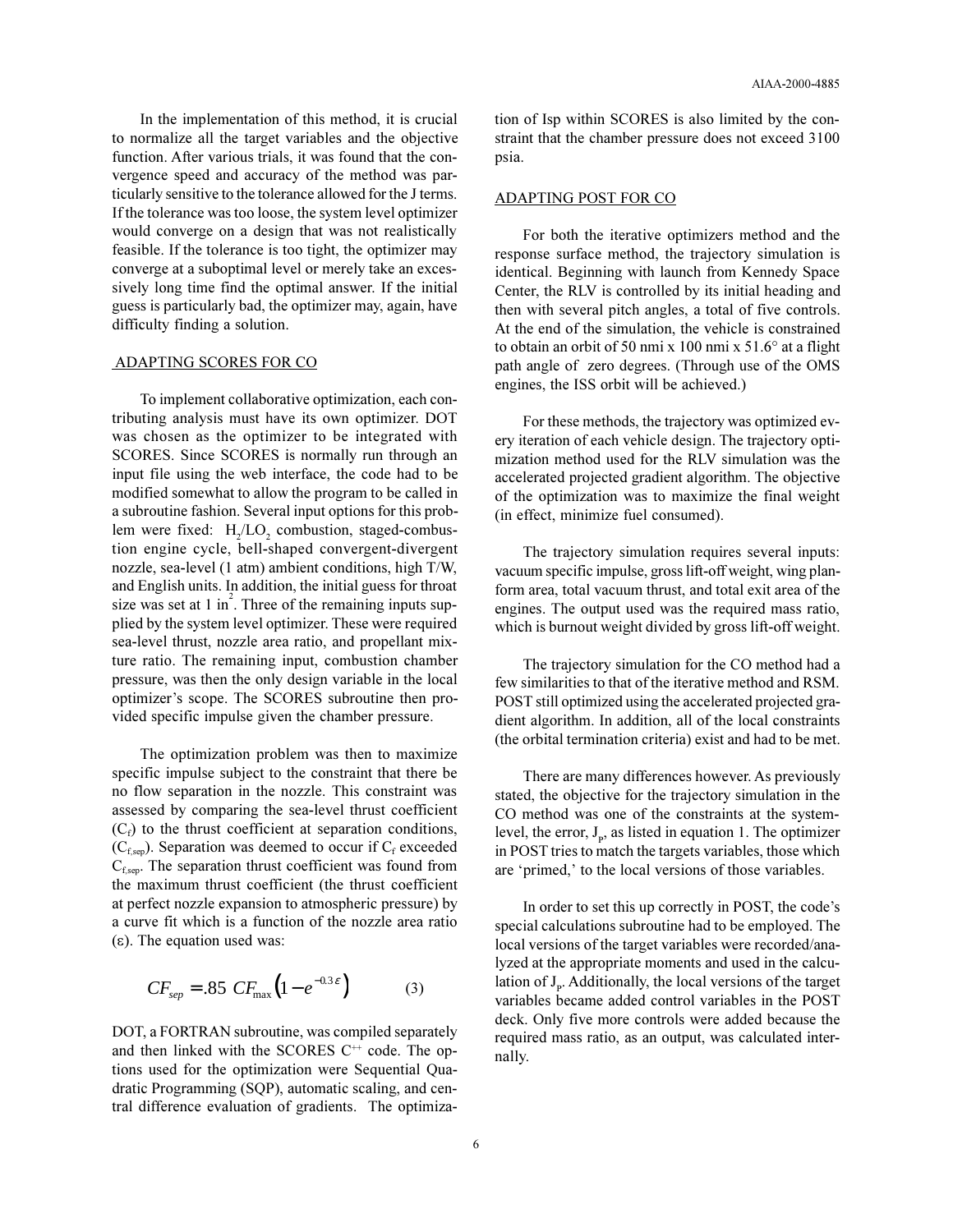# ADAPTING THE WEIGHTS SHEET FOR CO

For collaborative design, the typical practice of scaling the vehicle length until the mass ratio from the trajectory analysis is abandoned in favor of a constraint matching approach. In this case, the local optimizer, instead of minimizing just the error in mass ratio, minimizes the error for the target variables from the toplevel optimizer. At the local level, these target variables can be either local input variables (length, engine exit area, lift-off T/W, etc.) or local output variables (mass ratio, gross weight, etc.) What is important is that the analysis finds a valid (within weights and sizing) design that minimizes the error of the target vector.

The system-level optimizer requires the value of the J error for the analysis, the value of the objective function dry weight and the gradients of both these variables with respect to the targets in the J vector. To find the gradient of the J error with respect to the targets, the target values are varied within mass properties, then the local optimization is repeated. Because the objective function for the entire analysis is calculated by mass properties, the gradient of this value is calculated simultaneously.

#### **RESULTS**

Of primary concern when comparing the various methods were, first, the quality of the answer obtained, second, the speed with which it was obtained, and finally, the overall difficulty in implementing the method. To ensure that the results of each method were fairly comparable to one another, a fixed set of initial guesses was used for each method. These guesses are summarized in Table 5.

#### ITERATIVE OPTIMIZERS

As expected, the results from the iterative optimizers method were quick and easy to obtain. To ensure convergence, six loops were made through the iterative optimizers DSM with the results of the previous iteration being the inputs for the next. The results obtained, however, were very poor. In its effort to maximize I<sub>sp</sub>, SCORES drives the mixture ratio to its lower limit of 4.5 and the expansion ratio to its upper limit of 70. Though a high Isp is generally good for driving dry weight down, a high expansion ratio results in a larger, heaver nozzle that drives dry weight up. Similarly, it is not necessarily the case that POST's efforts to minimize the consumed fuel and drive the MR down are in conjunction with the system level objective function of minimum dry weight. The convergence history of the iterative optimizers method is shown in figure 4.



**Figure 4. Dry weight vs. iteration history for the iterative optimizers method**

|  |  |  |  | Table 5. Initial Guesses for Optimization |
|--|--|--|--|-------------------------------------------|
|--|--|--|--|-------------------------------------------|

|                          | Initial guesses by: | SI           | <b>RSM</b>   | $\rm CO$    |
|--------------------------|---------------------|--------------|--------------|-------------|
| $T_{sl}$                 | 3,000,000 lbs       | $\mathbf{x}$ | $\mathbf x$  | $\mathbf x$ |
| r                        | 6.500               |              |              | $\mathbf x$ |
| $I_{sp}$                 | 440.00 s            |              |              | $\mathbf x$ |
| $A_{\rm e}$              | 250.00 sq. ft.      |              |              | $\mathbf x$ |
| $Tsl/W_e$                | 50.000              |              |              | $\mathbf x$ |
| $W_g$                    | 2,500,000 lbs       | $\mathbf{x}$ | $\mathbf{x}$ | $\mathbf x$ |
| $S_{ref}$                | 4000 sq. ft.        | $\mathbf x$  | $\mathbf x$  | $\mathbf x$ |
| $\text{Ts}VW_{\text{g}}$ | 1.20                |              |              | $\mathbf x$ |

### RESPONSE SURFACE METHOD

The response surface method provided a near-optimal solution. By picking out select points in the design space a representative response surface equation was generated. A list of the runs performed to complete the CCD matrix and their solutions is shown in Table 6. The general form of the equation and a table of its coefficients are shown below.

$$
W_{dry} = \beta_0 + \beta_1 x_1 + \beta_2 x_2 + \beta_3 x_3 + \beta_4 x_1^2 +
$$
  

$$
\beta_5 x_2^2 + \beta_6 x_3^2 + \beta_7 x_1 x_2 + \beta_8 x_1 x_3 + \beta_9 x_2 x_3
$$
 (4)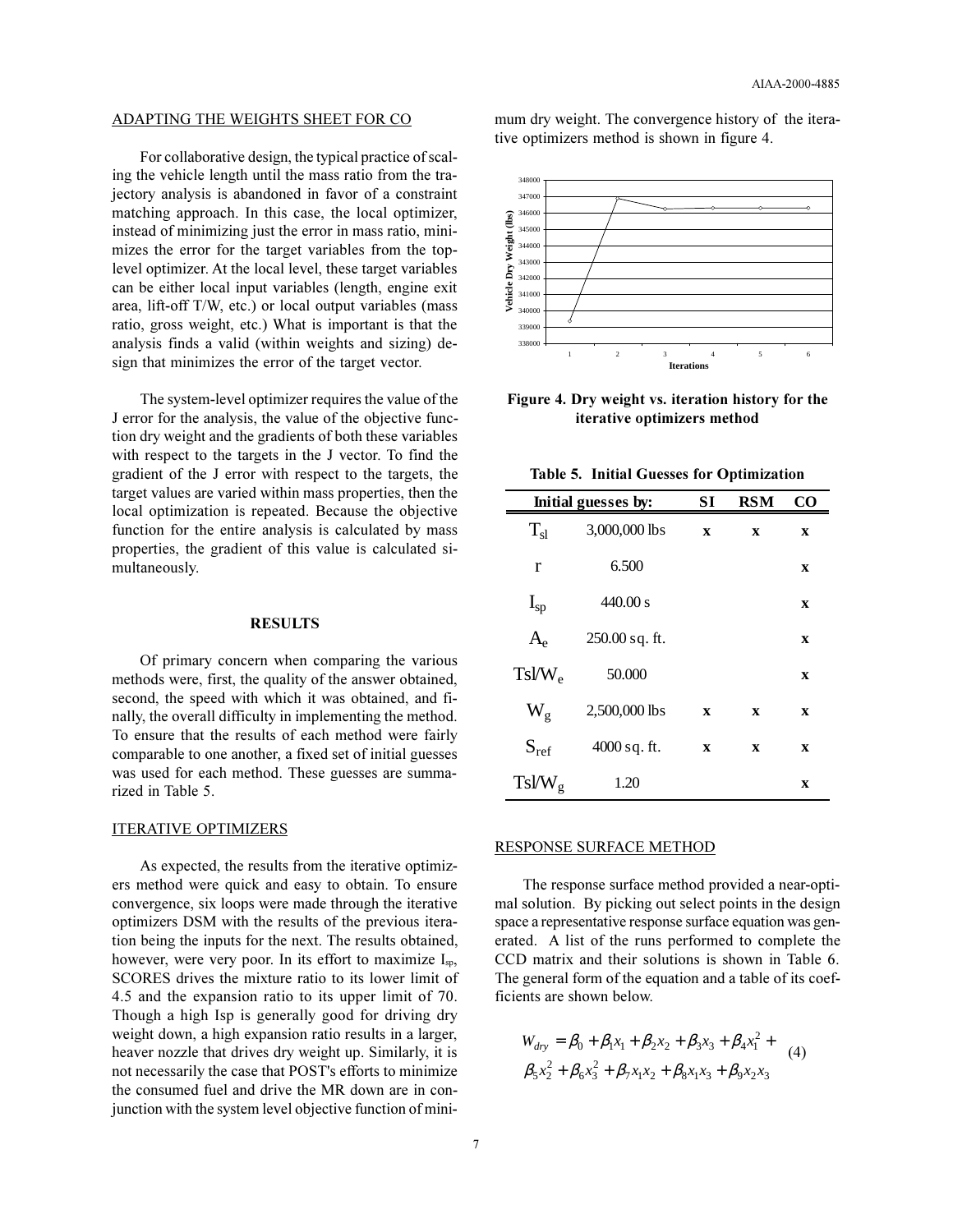The RSE was determined using a least squares regression program written in Matlab. A comparison of the dry weight determined using the RSE and the optimal dry weight found by using the design tools is shown in Table 8.

| Table 6. Coded variables and the corresponding |
|------------------------------------------------|
| results for the RSM                            |
|                                                |

| X <sub>1</sub> | X <sub>2</sub> | X3      | <b>WDRY</b> |
|----------------|----------------|---------|-------------|
| 38.11          | 5.615          | 1.24054 | 330,315 lbs |
| 38.11          | 5.615          | 1.35946 | 348,862 lbs |
| 38.11          | 8.885          | 1.24054 | 552,152 lbs |
| 38.11          | 8.885          | 1.35946 | 608,054 lbs |
| 61.89          | 5.615          | 1.24054 | 318,200 lbs |
| 61.89          | 5.615          | 1.35946 | 340,845 lbs |
| 61.89          | 8.885          | 1.24054 | 519,361 lbs |
| 61.89          | 8.885          | 1.35946 | 581,221 lbs |
| 50             | 7.25           | 1.3     | 378,252 lbs |
| 30             | 7.25           | 1.3     | 420,351 lbs |
| 70             | 7.25           | 1.3     | 384,450 lbs |
| 50             | 4.5            | 1.3     | 357,490 lbs |
| 50             | 10             | 1.3     | 782,711 lbs |
| 50             | 7.25           | 1.2     | 359.818 lbs |
| 50             | 7.25           | 1.4     | 405,678 lbs |

**Table 7. Response surface equation coefficient values**

| Coefficient | x term                   | Value    |
|-------------|--------------------------|----------|
| $\beta_0$   |                          | 375370   |
| $\beta_1$   | X1                       | $-13008$ |
| $\beta_2$   | X2                       | 118436   |
| $\beta_3$   | X3                       | 12964    |
| $\beta_4$   | $\mathrm{X\!i}^2$        | $-6047$  |
| $\beta_5$   | $\mathbf{x}^2$           | $-217$   |
| $\beta_6$   | $\mathrm{x\mathrm{s}}^2$ | 7777     |
| $\beta_7$   | X1 X2                    | 6086     |
| $\beta_8$   | X1 X3                    | 65626    |
| $\beta_9$   | X2X3                     | $-763$   |

**Table 8. Comparison of the RSE results to a verification run using the design tools**

|            | <b>INPUTS</b> |        | <b>OUTPUT</b> |        |              |
|------------|---------------|--------|---------------|--------|--------------|
|            | e             |        | Tsl/Wg        | Wdrv   | % Difference |
| <b>RSE</b> | 574717        |        |               | 306725 |              |
| <b>DSM</b> |               | 6.0051 | 1.2           | 315065 | 2.65         |

Because no system level optimizer is used in the RSM, the difficulty involved in setting up and implementing this method is relatively small. Because each run is completely independent from the others, problems that may occur in the individual CA's are not nearly as detrimental as it is fairly easy to make adjustments and reevaluate a specific run.

It should be noted, however, that this method requires a good amount of previous knowledge about the problem. The number of runs required to parameterize the design space rises exponentially with the number of variables used. Because of previous experience, it was known which variables the local optimizers would drive in conflicting directions with the overall objective of minimum dry weight. These variables were the ones chosen for the parameterization variables. Without such knowledge, one would be required to use more variables to explore the design space. This of courses would require more runs making the RSM method less feasible for problems in which a good deal of knowledge of the variable effects is not already known.

# COLLABORATIVE OPTIMIZATION

Unfortunately the latest attempts to obtain a solution for this problem using collaborative optimization have been met with limited success. Several problems and difficulties have been noticed in the general implementation of this method. Perhaps the greatest limitation of collaborative optimization is that it does not appear to be a quickly converging method, requiring several iterations to minimize the objective and meet constraints. Additionally, POST calculations take a great deal more time as the number of independent variables is increased from 5 to 10. Furthermore, as the target values set by the system level optimizer can fluctuate quite a bit, several repetitions of POST are often required to obtain optimality with POST. These limitations in speed were surpassingly detrimental to time required for debugging and tweaking the process in general.

Limited success has been achieved by using a "hot" starting point that is known to be already converged. Using the general initial guesses specified in table, a refined starting point was obtained by iterating through the regular CA's until convergence was obtained. Figure 5 shows this convergence history. CO's convergence rate seems to be fairly sensitive to the tolerances allowed on the error constraints. These results took approximately 14 hours and were obtained using a tolerance of .0001 corresponding to a total of 1% error between the targets and outputs of each CA. This tolerance was initially thought to be acceptable, but what was found was that this error would tend to gather in a few variables.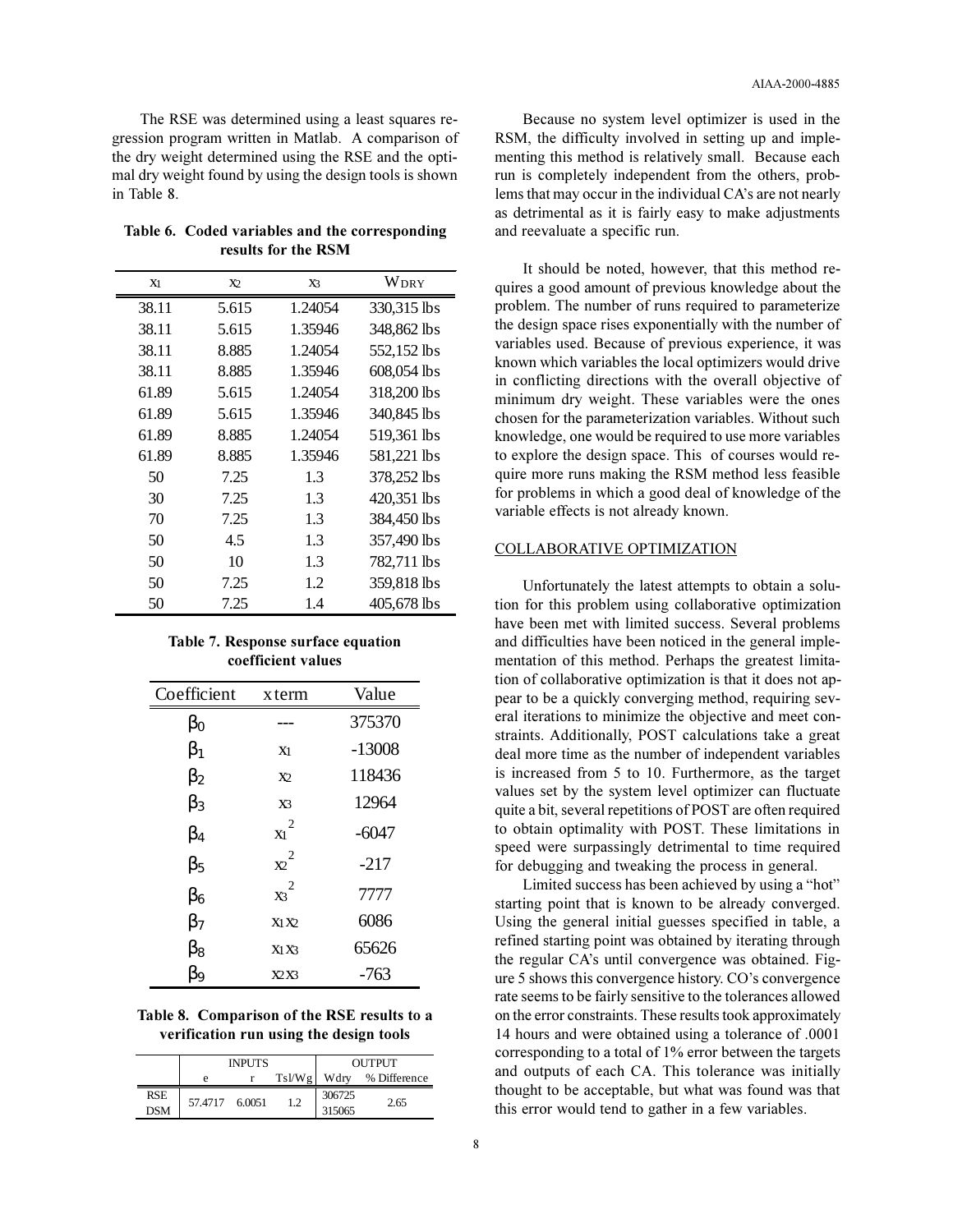To further compound the problem, these errors were usually in the most sensitive of the design variables, such as Isp. Consequentially, these results are were unacceptable as the final design variables would vary significantly between CA's. This effect is well illustrated in Figures 6 & 7 which show the convergence history of  $I_{sp}$ and MR respectively. Though the errors in these variables are technically satisfactory according to the tolerance allowed on the J terms, these errors are in reality quite significant. Small differences in the values of Isp and MR are known to greatly influence dry weight.



# **Figure 5. Dry weight and J-term convergence for collaborative optimization**

Attempts were made to use tighter tolerances, but this resulted in either excessively long calculation times or premature convergence at a suboptimal solution. Unfortunately, there has been no success to date obtaining any kind of results using a "cold" starting point that is not necessarily an already converged design configuration.



**Figure 6. Isp convergence for collaborative optimization**



**Figure 7. MR convergence for collaborative optimization**

#### **Table 9. Final configuration comparison**

|                  | <b>Iterative Optimizers</b> | <b>RSM</b>       |
|------------------|-----------------------------|------------------|
| $T_{SL}$         | 3,937,930 lbs               | 3,966,746 lbs    |
| e                | 70.00                       | 57.47            |
| r                | 4.500                       | 6.005            |
| $P_{C}$          | 210.88 atm                  | 210.88 atm       |
| $I_{SP}$         | 472.10 s                    | 449.47 s         |
| $A_{\rm E}$      | 400.81 sq. ft.              | $318.93$ sq. ft. |
| $T/W_E$          | 67.53                       | 73.66            |
| $T_{\rm VAC}$    | 4,786,110 lbs               | 4,641,680 lbs    |
| <b>MR</b>        | 7.11                        | 7.77             |
| $W_G$            | 3,281,608 lbs               | 3,305,621 lbs    |
| $\rm S_{REF}$    | 5725 sq. ft.                | 5179 sq. ft.     |
| $T_{SL}/W_G$     | 1.20                        | 1.20             |
| W <sub>DRY</sub> | 346,297 lbs                 | 315,695 lbs      |

# **CONCLUSIONS**

Final configuration results and computations times are summarized in tables  $9 & 10$  respectively. Additionally, table 11 summarizes the constraint and variable breakdown for each of the methods.

The answer obtained by the RSM is better than that of the iterativeoptimizers method. By allowing the indiviual CA's to freely optimize their local objective functions without any regard for the system level objective, the answers obtained from the iterative optimizers method and RSM are inherently suboptimal. However, the RSM results are far better due to the fact that the ability to vary the most sensitive variables is removed